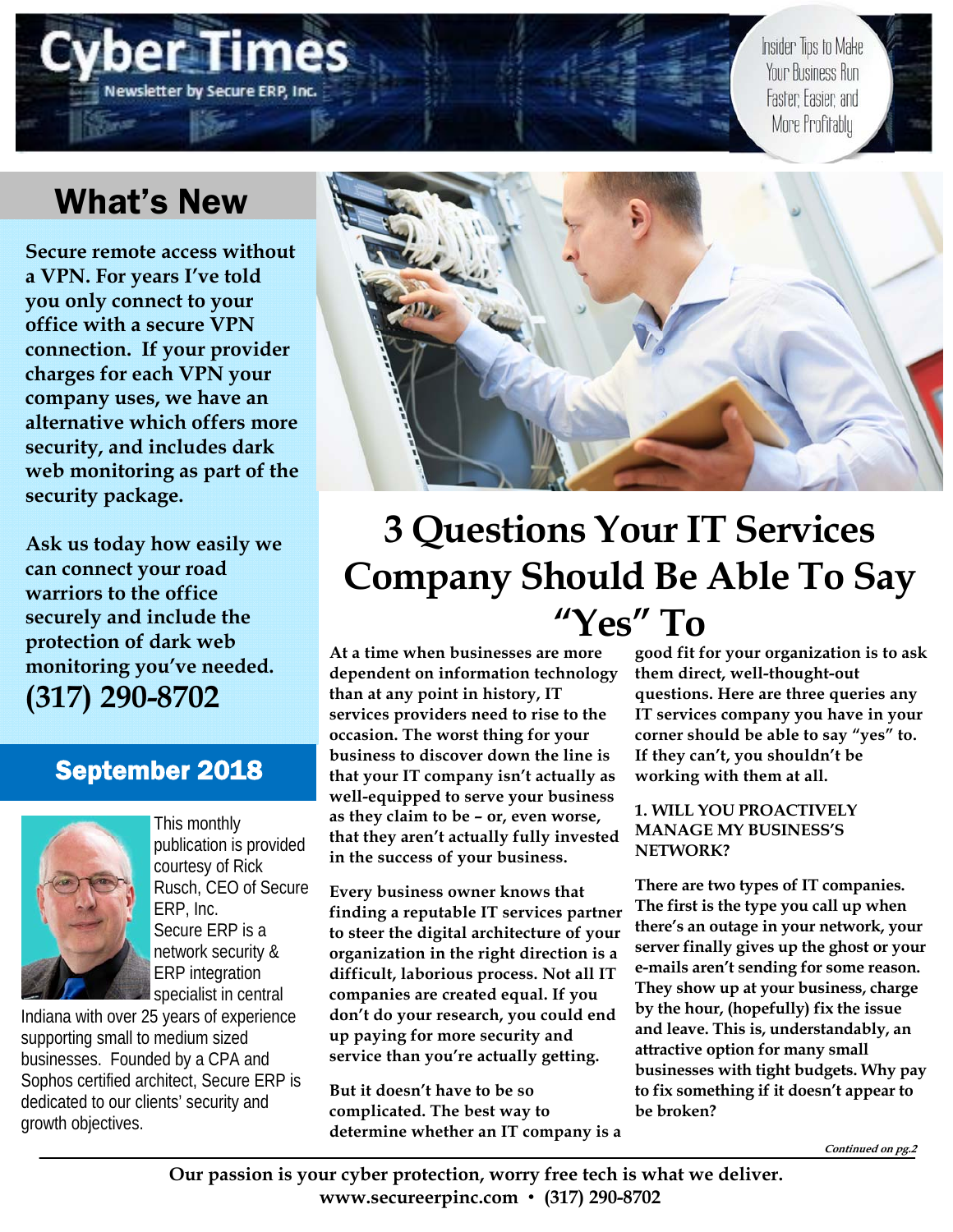#### **Continued from pg.1**

**The problem with this line of thinking is the fact that, without a dedicated team of professionals working on your network every day, things get missed. No one's really taking charge of driving the technology of your company into the future; no one is looking to optimize your processes and give your team the tools they need to do their best work. Security becomes a low priority because it's assumed that everything is fine – until it suddenly isn't.** 

**Any managed services provider worth their salt won't wait for your system to fail before they take action. Instead, they'll proactively work to keep your network running at its highest level – security, optimization and everything else. When you crunch the numbers and really break down the cost of an outage or digital crisis, it's easy to see how this approach will help you in the long run.** 

#### **2. IN THE EVENT OF AN ISSUE, CAN YOU GIVE ME A GUARANTEED RESPONSE TIME?**

**When you and your team are in the trenches, putting stress on the network while you go about your operations, the last thing you need is a long outage. These blips in service bring productivity to its knees, frustrating your customers and costing thousands of dollars. So you need someone on your side that can give you a definite time** 

**"Any managed service provider worth their salt won't wait for your system to fail before they take action."** 



**frame of when they'll be on the scene in the event of a crisis. If an IT company dodges the question when you ask them for this, run for the hills – they're not a company you want on your team.** 

#### **3. DO YOU HAVE EXTENSIVE KNOWLEDGE OF THE BEST PRACTICES FOR MY INDUSTRY?**

**Even if an MSP is solid and experienced, that doesn't mean they're experienced in your particular line of business. You need someone who's worked with organizations like yours for years, with tried-andtested methods for addressing industry-specific concerns and streamlining workflows. If your MSP can't answer this question with a definitive "yes" and provide examples and insight into how they stay abreast of your field, keep shopping for an organization that can.** 

### **Free Report Download: The Business Owner's Guide To IT Support Services And Fees**

#### **You'll learn:**



**What You Should Expect To** Pay For IT Support For Your<br>Business And How To Get<br>Exactly What You Need

- **The three most common ways IT companies charge for their services and the pros and cons of each approach.**
- **A common billing model that puts ALL THE RISK on you, the customer, when buying IT services; you'll learn what it is and why you need to avoid agreeing to it.**
- **Exclusions, hidden fees and other "gotcha" clauses IT companies put in their contracts that you DON'T want to agree to.**
- **How to make sure you know exactly what you're getting to avoid disappointment, frustration and added costs later on that you didn't anticipate.**

**Claim your FREE copy today at www.secureerpinc.com/ITbuyersguide**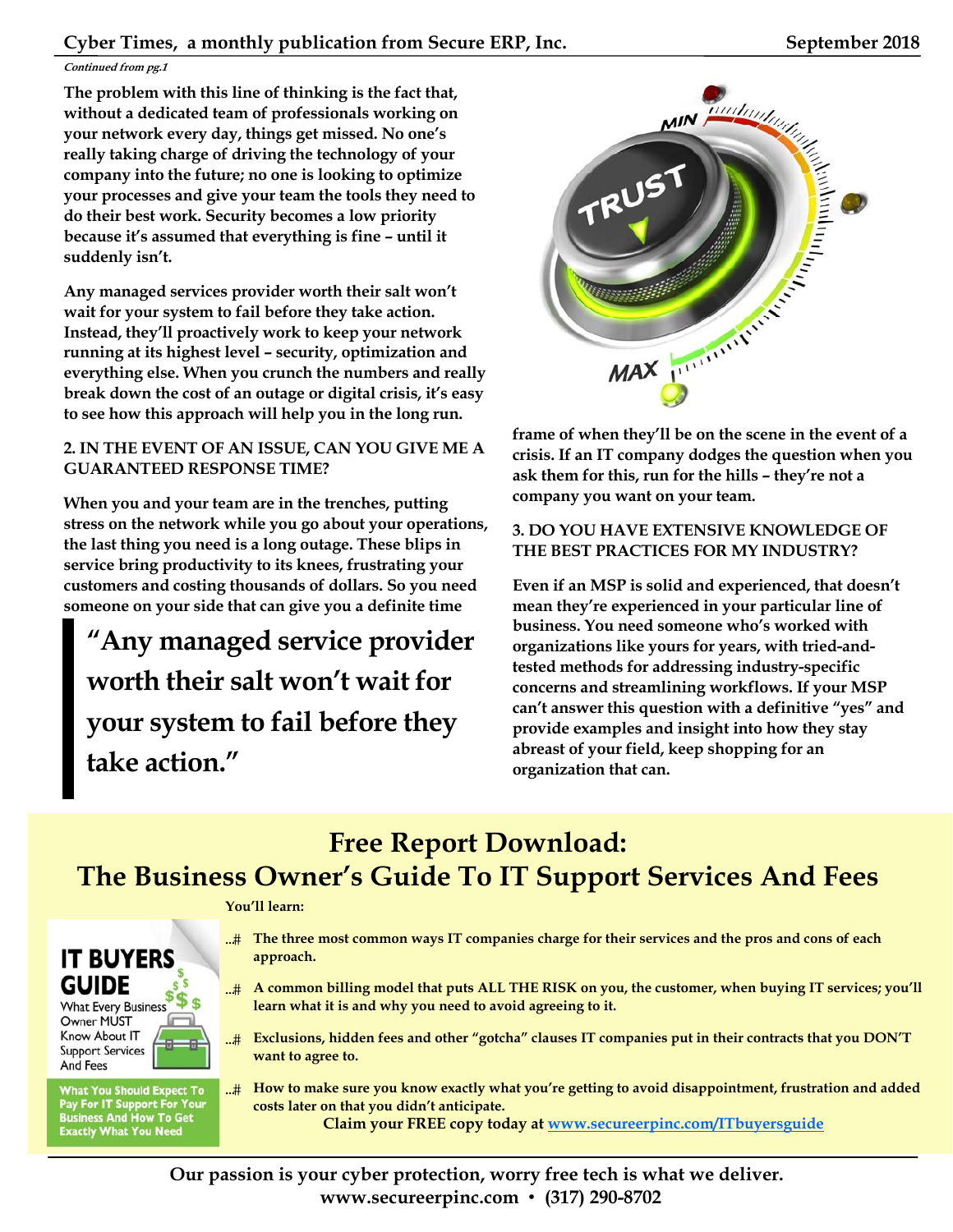## Cyber Security TIPs

**No matter how diligent you are about security, there's always a chance you can get hacked. That's why you need to put a plan in place NOW to protect yourself and your CLIENTS, so damage is minimized. But what should you do if you find out you've been hacked?** 

**First, BEFORE the attack, sit down with us and a cyber security attorney to work out a security incident response. Knowing who to contact, when and how could make all the difference. If you've truly been breached, your attorney is the first contact to ensure client/ attorney privilege.** 

 **Your legal responsibilities depend greatly on the type of data accessed. For example, if medical, financial or other confidential records were stolen or accessed, you are legally responsible for notifying those individuals that their data was compromised.** 

**Obviously, OUR goal is to ensure you never have to endure that nightmare. Every person that's gone through it wishes they would have planned better & focused more on the "ounce of prevention" rather than the "pound of cure." - R2**

# **Ways To Turn 6 Regrets Into Resolve**

**Regrets. We all have them. Some of us ignore them, while others wallow in them. Fewer learn and benefit from them.** 

**Wouldn't it be great if you could benefit from your regrets and convert the negative emotions surrounding your missteps into positive emotions that fuel your success?** 

**Here are six things you can do to achieve just that:** 

- **1. It happened, so accept it. Don't play "what if?" At this point it doesn't matter. The more you rehearse your regrets, the bigger your mistakes become.**
- **2. Deal with the emotional first and, as quickly as possible, let it go. Why? Because if you don't deal with your emotions, the negative ones will continue to gnaw at you. Spend a few minutes going deep into the pain of the regret, and then loosen your grasp on it. Stop the negative from trickling in.**
- **3. Identify what you've learned. No loss or setback should be wasted. If you don't find a lesson, you're likely to make the same mistake in the future.**
- **4. Decide what you won't do again.**





**Be clear on what to avoid. Pinpoint the biggest cause of your regret and, if you can't completely avoid it, be wary when you find yourself again in the same territory.** 

- **5. Commit to a different and better course of action. What's better than knowing what not to do? Knowing what to do instead.**
- **6. Let the disappointment feed you.**

**Disappointment is natural, but with the right attitude, it can be converted to resolve. Bring the same energy you formerly had about your regret and convert it into the positive energy of commitment and determination.**

**Mark Sanborn, CSP, CPAE, is the president of Sanborn & Associates, Inc., an "idea studio" that seeks to motivate and develop leaders in and outside of business. He's the best-selling author of the books Fred Factor and The Potential Principle and a noted expert on leadership, team building, customer service and company change. He holds the Certified Speaking Professional designation from the National Speakers Association and is a member of the Speaker Hall of Fame. Check out any of his excellent books; his video series, "Team Building: How to Motivate and Manage People"; or his** 

**Our passion is your cyber protection, worry free tech is what we deliver. www.secureerpinc.com** • **(317) 290-8702**